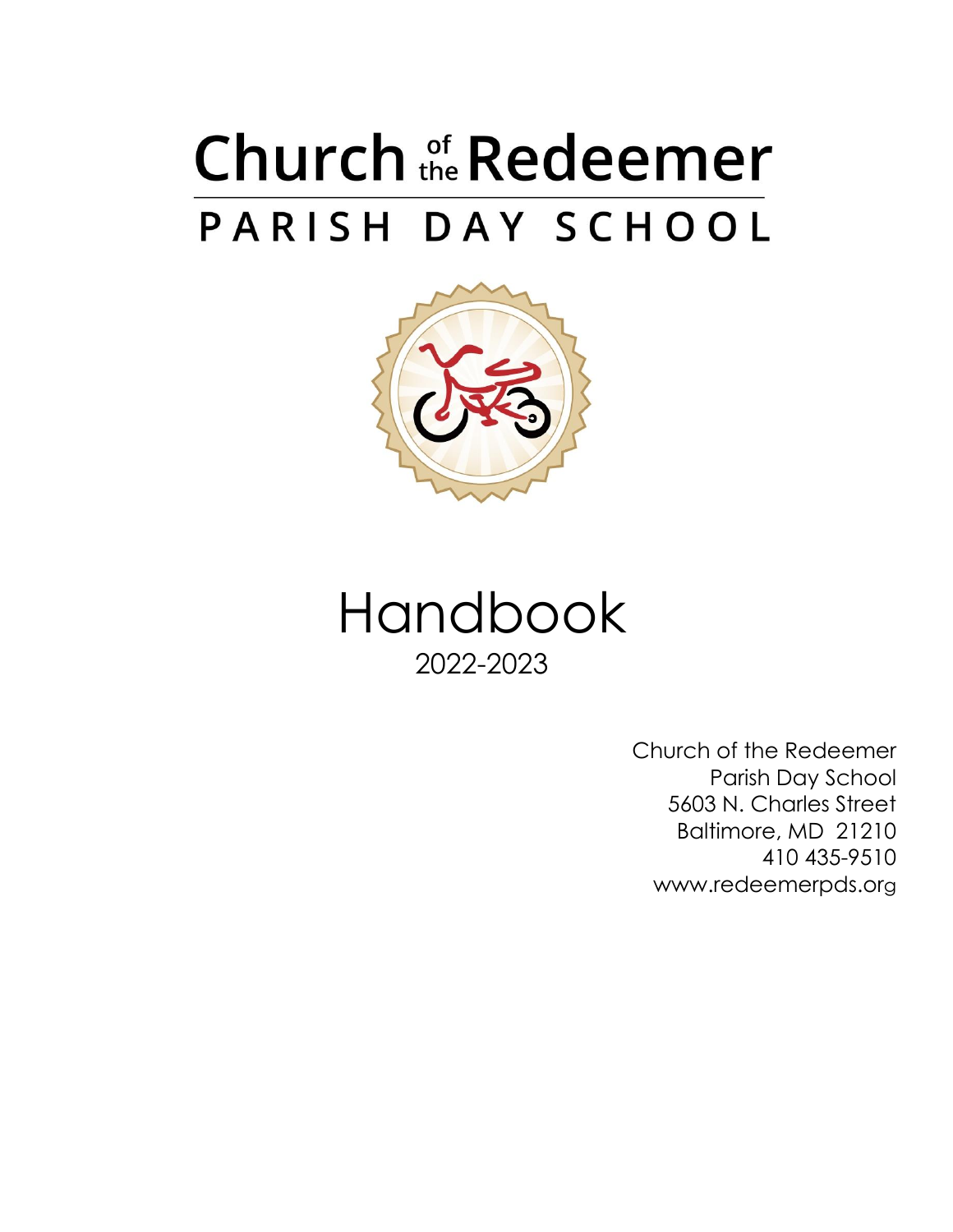# **The Church of the Redeemer Parish Day School**

# **INDEX**

| Section I            | <b>Mission Statement</b>              |
|----------------------|---------------------------------------|
| Section II           | Statement of Philosophy               |
| Section III          | Policy on Non-Discrimination          |
| Section IV           | Accreditation                         |
| Section V            | School Program                        |
| Section VI           | Schedule                              |
| Section VII          | Carpool                               |
| Section IX           | Transportation to and from School     |
| Section X            | <b>School Policies</b>                |
| • Discipline Policy  |                                       |
|                      | • Health Policies & Absences          |
| • Nut Free Policy    |                                       |
| • Inclement Weather  |                                       |
|                      | • Emergency Procedures                |
| • Screen Time        |                                       |
| Section XI           | <b>Birthdays</b>                      |
| Section XII          | Appropriate Clothing for School       |
| Section XIII         | Afternoon Programs: Lunch Bunch & RED |
| <b>Section XIV</b>   | Chapel & Stories of Faith             |
| Section XV           | Library                               |
| Section XVI          | Staff                                 |
| Section XVII         | Parish Day School Board               |
| <b>Section XVIII</b> | <b>Parents Council</b>                |
| <b>Section XIX</b>   | Church of the Redeemer Resources      |
| <b>Section XX</b>    | Questions, Problems, Suggestions      |
|                      |                                       |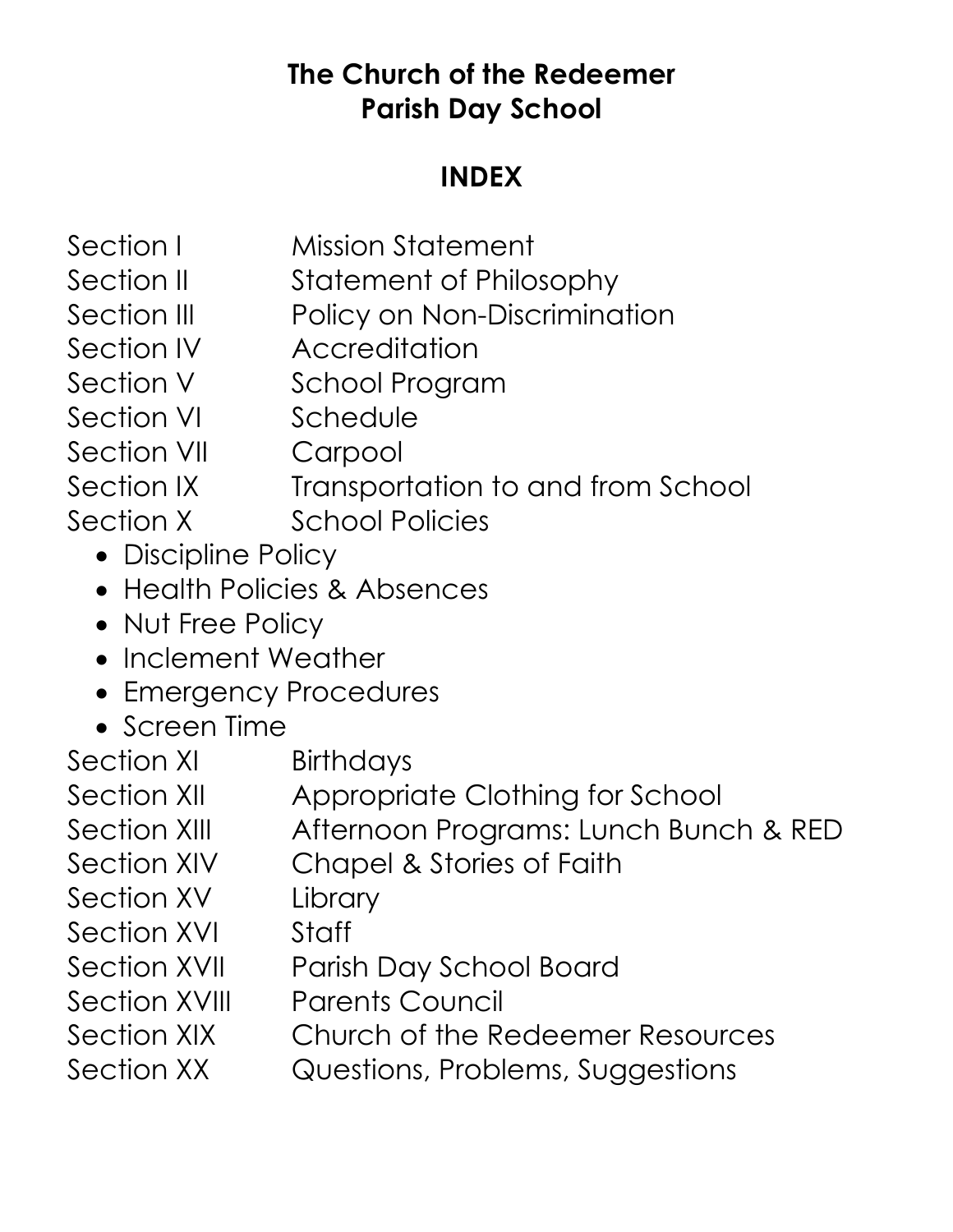#### I. MISSION STATEMENT

To discover the unique worth and beauty of individuals in a vibrant environment that fosters strong connections.

To educate children through an experiential, process-based program that nurtures curious, confident learners who are joyful and kind.

To build an inclusive and equitable community, strengthening the School, Church, and Baltimore.

## *Adopted 2022*

#### II. STATEMENT OF PHILOSOPHY

Within the framework and beliefs of the Episcopal Church, we serve the community at large, welcoming diverse religions and cultures into the Parish Day School. In that same context, our education teaches the Christian faith and values, as espoused by the Episcopal Church, and honors diverse viewpoints through worship, outreach, and daily activities.

We believe that the early years are the most important in the development of children and that the family is a powerful influence in that development. Therefore, the Parish Day School works closely with the parents and encourages a close relationship between parents and staff. As a school community, we strive to guide the development of the children's attitudes, habits, and interpersonal relationships. We believe an education should promote spiritual, physical, intellectual, emotional and social growth.

We firmly believe that each child should be accepted as an individual. Growth in selfunderstanding and self-esteem is encouraged by promoting independence, initiative, and feelings of individual worth. We also feel it is particularly important that early learning experiences be joyful to allow each child to discover that using the mind is a source of pleasure. This innate eagerness to learn thrives in a warm, accepting, informal atmosphere: one which plays down competition, encourages internal motivation, and emphasizes mutual respect and trust among children.

*Adopted by Parish Day School Board, May 17, 1999*

#### III. POLICY ON NON-DISCRIMINATION

The Church of the Redeemer Parish Day School admits students of any race, sex, national origin or religious affiliation to all the rights, privileges, programs, and activities generally accorded or made available to students and does not discriminate based on race, sex, national origin or religious affiliation in administration of its educational policies, admissions policies, financial aid programs, and all other school administered programs.

# IV. ACCREDITATION

The school is fully approved by the Maryland State Department of Education. In the operation of our program, we follow standards required by the Maryland State Department of Non-public Preschools. We also follow the regulations of the Maryland State Department of Human Resources, Child Care Division, City of Baltimore. Notification: To be in compliance with the EPA, please note that the Parish Day School has an accredited Asbestos Management Plan. Parents and staff are welcome to view this document at any time during school hours.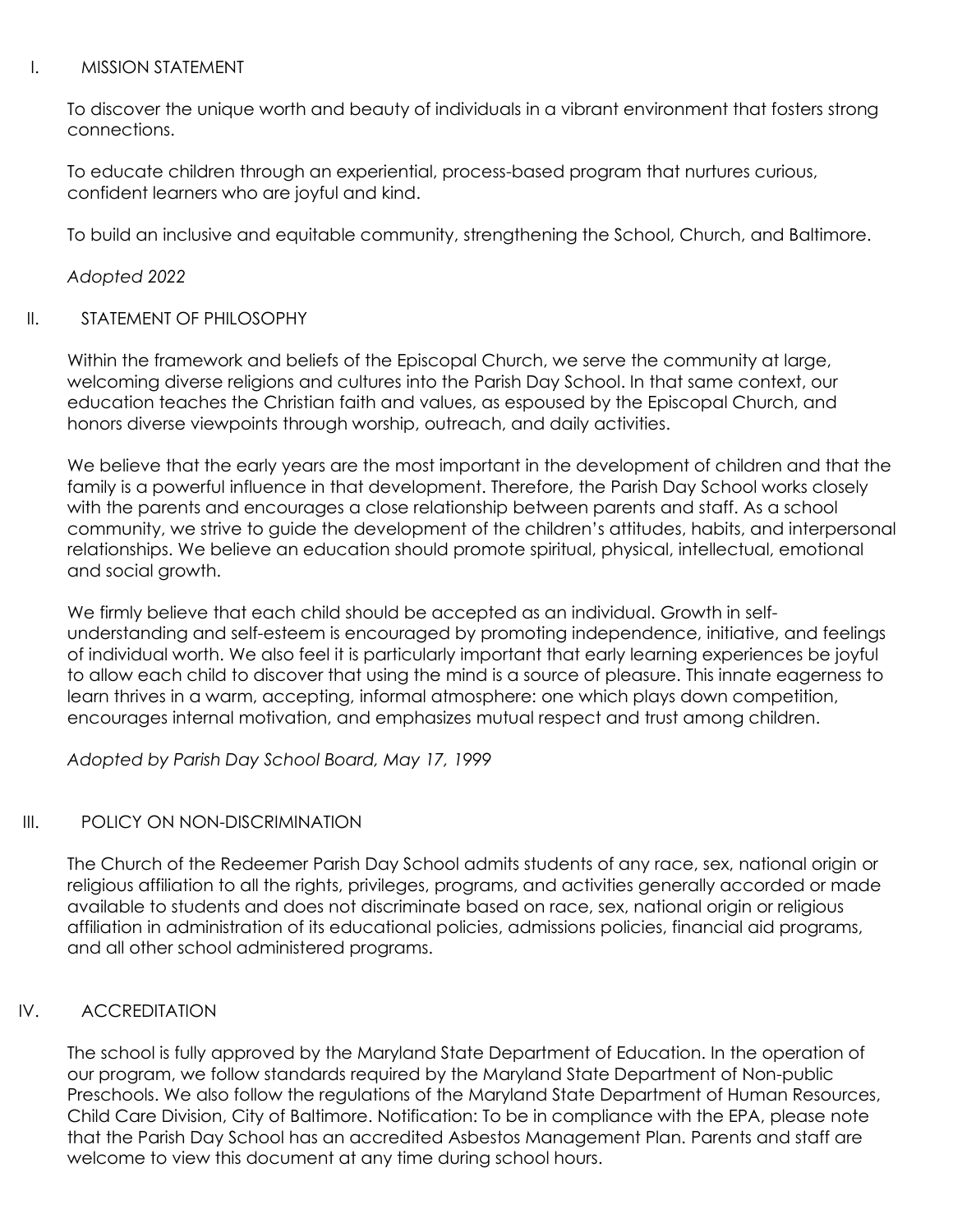If you believe Redeemer Parish Day School is in violation of State childcare licensing laws or regulations, you may file an official complaint. To file a complaint, contact the Baltimore City licensing branch at 410-554-8300. Complaints may be filed in person, or by telephone, or in writing by e-mail, fax, or letter. Anonymous complaints are accepted, so complainants do not need to identify themselves. Each complaint is investigated by the Regional Licensing Office. Upon completion of the investigation, a report of findings is created. This report is available upon request if the investigation confirms that the violation occurred, or if it cannot be determined whether the violation occurred.

# V. SCHOOL PROGRAM

Each program is designed to meet the individual needs of each child. Growth in self-understanding is encouraged by promoting independence, initiative and feelings of self-worth. We feel it is particularly important that early learning experiences be joyful. We want the children to leave Redeemer Parish Day School having discovered that using the mind is a source of pleasure. This innate eagerness to learn thrives in a warm, accepting, informal atmosphere: one which plays down competition encourages internal motivation and emphasizes mutual respect and trust between the children.

Parents are urged to visit the school and participate in the program, both in the classroom and in school activities. They are encouraged to share professions, interests, and talents with us and to accompany classes on experience trips. In addition, parent/teacher conferences are scheduled once or twice, dependent upon the program in which the child is enrolled, during the school year.

#### VI. SCHEDULE

The 2/2-year-old program runs from 8:30 to11:45 on Mondays and Tuesdays, and the 3/2- and 3/3 year-old programs run from 8:30-11:45 Wednesdays, Thursdays and Fridays. The school has morning sessions from 8:30 to11:45, Monday through Friday for children ages 3 through 4, with the option to attend our extended day program, Lunch Bunch, until 2:45. The kindergarten, pre-first, first grade, and second grade classes meet from 8:30 to 2:45 Monday through Friday. Redeemer offers extended hours through 5:30 for students in the 3s through second grade.

The daily schedule provides opportunity for a wide range of activities and experiences both indoors and outdoors. There is a carefully planned curriculum designed to encourage the child's cognitive growth, as well as his or her physical, emotional and social development. Through supervised exploration and experimentation, the child is free to come to know and accept his or her abilities and limitations as an individual and as a member of a group. The children are encouraged to learn about and understand their environment.

Although the daily schedule is flexible, there are planned blocks of time for work and play, creative activities, discussion, care of equipment, cleaning up, snack time, rest and story time. Activities, both directed and self-selected, are made available in the areas of language arts, mathematics, science, art, social studies and music. Beginning in the 3s, students attend additional "specials" classes in enrichment (art/science), gym, library, music and values. Geography/world cultures classes, Korean, and Spanish are included in our kindergarten, pre-first, first, and second grade programs. Once a week, the entire preschool division attends a chapel service led by the Day School Chaplain. First and second grade students take a weekly class, "Stories of Faith," led by the Day School Chaplain. Several times during the program year, the entire student body attends chapel services together.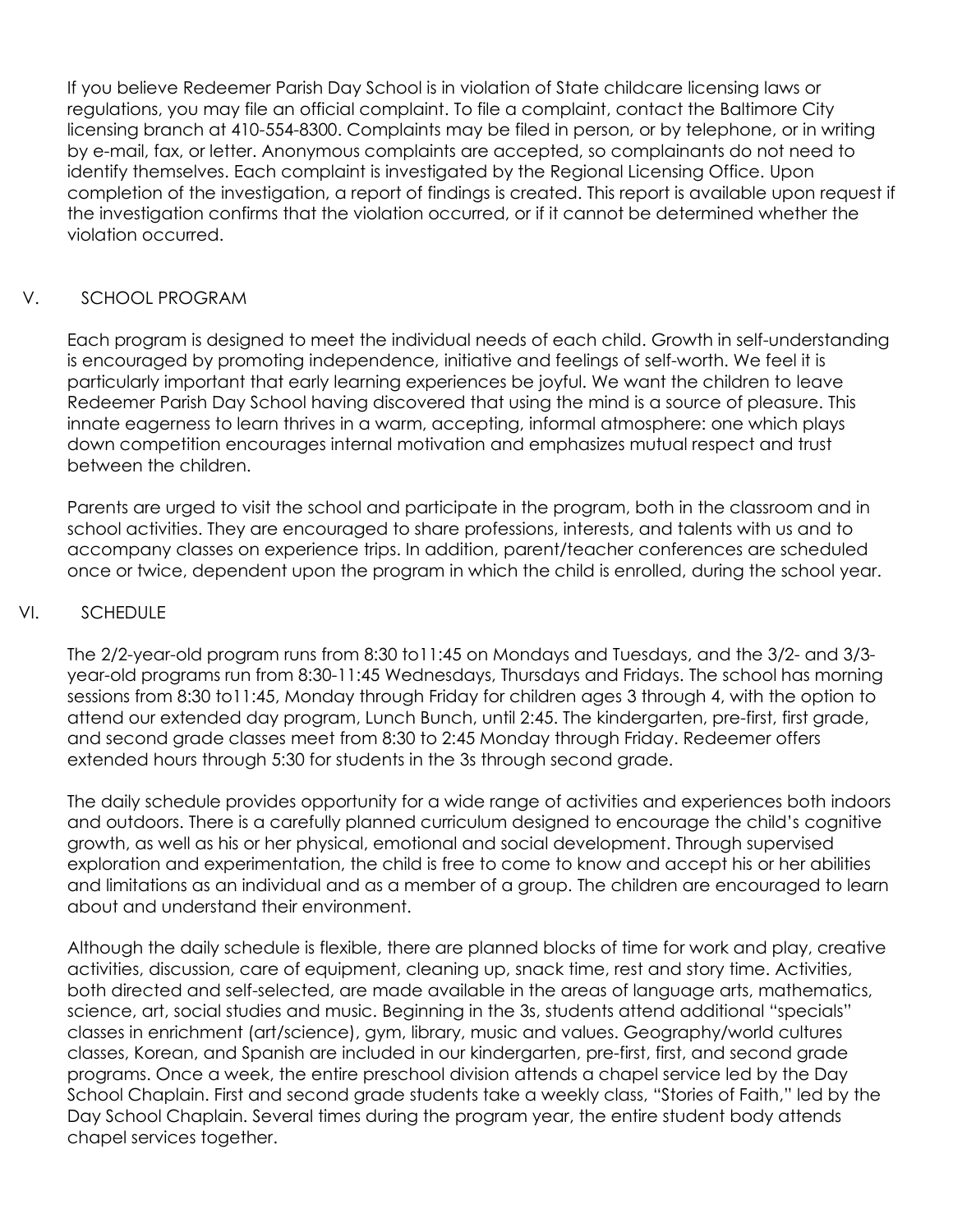#### VII. TRANSPORTATION TO AND FROM SCHOOL

By August 15, your transportation information and approved carpool drivers should be logged into the Brightwheel app: names of drivers, daily dismissal arrangements, and the telephone numbers. Dismissal carpools begin operating on the first day of school. We ask your cooperation and patience during the first week as every member of our community becomes accustomed to the arrival and dismissal procedures.

#### VIII. CARPOOL

#### ARRIVAL TIME

The school program begins at 9:00 a.m. It is important for children to arrive on time each day. If your child must be late, please park and bring them to the main door.

#### **8:00-8:30 Early Morning Drop-Off (2s classes are not eligible)**

Redeemer Parish Day School provides early morning drop-off, beginning at 8:00 for an additional small fee. Children should be dropped off at Door #2 near the Little Playground.

Those signed up for specific days, on a regular basis, will be billed by the month at the rate of \$4.00 per day (for the exact number of those days occurring during the month that early morning drop-off is offered). **Deductions may not be taken for days missed or snow days.** The cost for children staying on an as needed basis is \$6.00 per day and will be billed immediately.

#### **8:30-9:00 Car Line Drop-Off**

All students are encouraged to be dropped off via our carpool line. Protocols via our Brightwheel app will be required. Students will go directly to classrooms.

**Carpool drop-off will end promptly at 9:00.** Should you arrive after that time, please park in the school parking lot and enter through the main entrance and ring the bell. If your child is going to be late or leave early, please message the office via Brightwheel upon your arrival.

#### **Arrival for Pedestrians**

Students registered for Early Drop-off (8:00-8:30) may be walked to the small playground. Please enter through the gate and find a staff member to take your child's temperature and sign-in through Brightwheel. Please be sure the gate is always tightly latched.

Students arriving during regular carpool drop-off (8:30-9:00) may be walked to the main entrance of the school only. One of our regular carpool staff members will check the entrance on a regular basis. Please refrain from ringing the bell and be prepared to wait several minutes. Our staff is working simultaneously to unload our student body through our carpool line, and teachers are supervising classes. We appreciate your patience and understanding. **FOR THE SAFETY OF STUDENTS AND STAFF, PLEASE DO NOT ATTEMPT TO DROP OFF WALKERS IN THE CARLINE.**

**The administration will be operating carpool drop-offs and pick-ups. We will not be able to return emails, meet a student or driver in the car or at the door, or answer phone calls between 8:30-9:00, 11:40-12:05 and 2:40-3:05. We appreciate your patience with this.**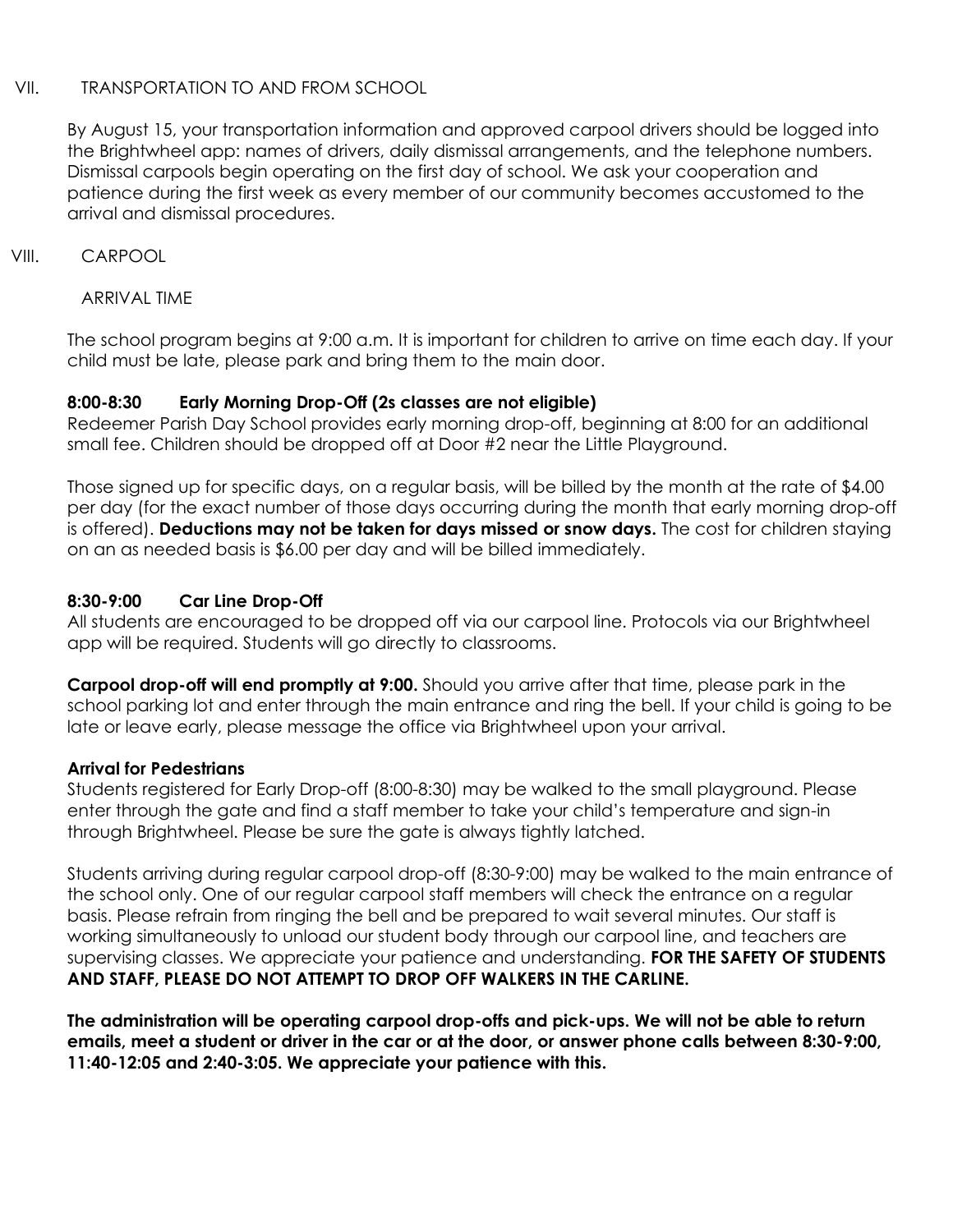#### DISMISSAL TIME

#### **11:45 Dismissal**

Our morning program dismissal procedures begin promptly at 11:45.

#### **2:45 Dismissal**

Our afternoon programs begin dismissal promptly at 2:45. Students should be picked up as follows.

#### **Dismissal for Pedestrians**

Please plan to arrive to the small fenced-in playground no earlier than 11:45 for our mid-day carpool or 2:45 for our afternoon carpool. **Please do not arrive earlier to check out your child.** Plan to access through the gate adjacent to the parking lot. Do not use the gate adjacent to the carpool lane. When you arrive, send a message via Brightwheel. A staff member will bring children to the playground between 11:55 and 12:00 for our mid-day carpool and 2:55 and 3:00 for our afternoon carpool. **Please do not request your child be delivered earlier than those times.** Ensure your Brightwheel app is ready for check-out. The playground must be vacated at noon to accommodate our afternoon programs.

If your child is going home with anyone not noted on Brightwheel, please send a note or email to the school office that morning or message us via Brightwheel app. We cannot permit children to go home with anyone else without proper notification.

#### **5:30 Dismissal**

For students attending RED, Redeemer Extended Day, parents and care givers should park in the school parking lot and go to the door under the awning near the Hale Auditorium for pick up.

#### **Late Pick Up**

We request you make every effort to be on time for arrival and dismissal. If you are going to be late for pick-up, please message us via Brightwheel. **Children not picked up on time will be sent to the office.** If you arrive after your scheduled dismissal time, please park in the school parking lot and come to the main doors.

For later pick up, families will be charged \$5 for every 5 minutes.

#### **HANDHELD CELL PHONE USE IS STRICTY PROHIBITED DURING CAR LINE.**

#### IX. SCHOOL POLICIES

• DISCIPLINE POLICY

The Parish Day School maintains a positive approach to discipline, recognizing that discipline is teaching and guiding children's behavior. Our goal is to encourage development of each child's internal controls leading to socially acceptable behavior. Emphasis on reinforcement of positive behavior is encouraged. Respect for children and their feelings are of primary importance.

To support our goals, we concentrate on redirection of children's behavior offering positive alternatives to negative behavior. Teachers communicate with children concerning their actions, using language they easily understand, and give them an opportunity to express their feelings. We strive to set clear limits and establish and use rules consistently.

Communication between parents and staff members is important in our school so teachers may work cooperatively with parents. Conferences between parents and teachers are a major part of our program. It is the Parish Day School policy to provide a safe environment for every child.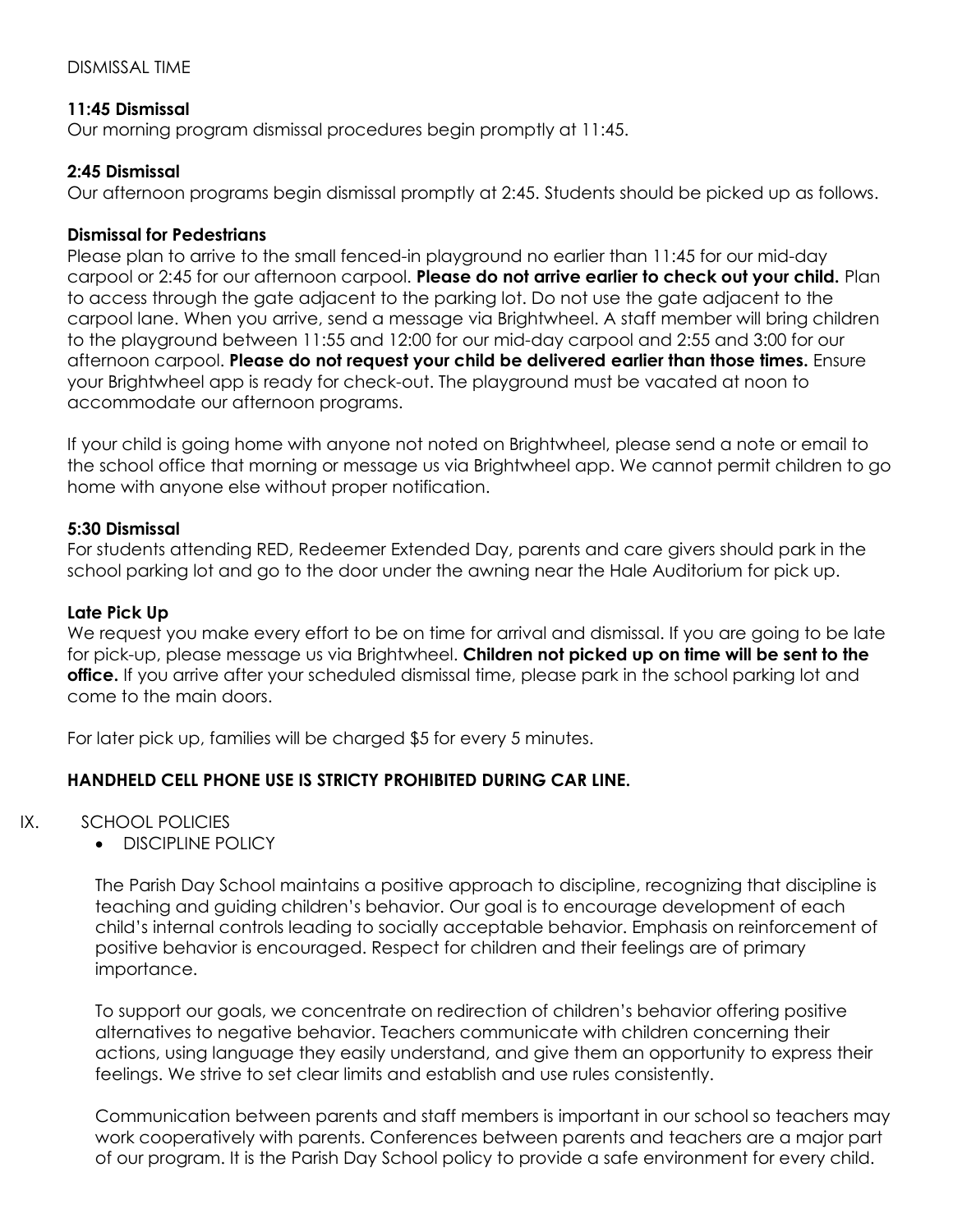Teachers will discuss any unusual negative behavior with the Director. The Director may find it appropriate to suggest evaluation of a child and may provide resources and referrals if the situation warrants. In addition, the School reserves the right, in its sole discretion, to dismiss or suspend any student when, in the opinion of the School, his or her interests or the School's interests will be served by such action. The School's decisions on all discipline matters shall be final and binding for all concerned.

*Revised by the Parish Day School Board, March 24, 2004*

• HEALTH POLICIES & ABSENCES

**Deciding when to keep a child home can sometimes be difficult, but it is more important than ever to err on the side of caution. Sending a sick child to school can create health implications for the child and to other students and staff of the Redeemer Parish Day School. If someone in your home or your child has the following conditions, they should not come to school:**

- A child with a fresh cold.
- A child with a constant runny nose, not caused by allergies. Children with runny noses attributed to allergies will need documentation from their health care provider.
- A child with a sore throat.
- A child with a fever; a child must be free of a fever for 24 hours before returning to school.
- A child with a persistent, severe cough.
- A child with pink eye.
- **•** A child with looser and more frequent stools (diarrhea) and the stool cannot be contained in a diaper, or the child cannot reach the restroom in time.
- A child with an upset stomach who is vomiting; a child must have no vomiting for 24 hours before returning to school.
- A child with a diagnosed, contagious illness.
- **E** DUE TO OUR CURRENT PANDEMIC, STUDENTS MAY BE REQUIRED TO STAY HOME LONGER THAN **STATED ABOVE.**

If your child will not be in school due to illness, please call the Day School office (410-435-9510) or send a message via Brightwheel by 10:00 AM to report the absence and notify your health care provider. We also ask that you consult with your health care providers and Redeemer Parish Day School before your child returns to school.

Our school requires that each child sent to school be allowed to go outdoors when the class does. We do not have the staff to supervise children who remain indoors. Please do not ask that your child be allowed to stay indoors during outdoor time.

# COVID-19

COVID-19 SYMPTOMS:

- **•** Fever or chills
- Cough
- Shortness of breath or difficulty breathing
- Fatigue
- Muscle or body aches
- Headache
- New loss of taste or smell
- Sore throat
- Congestion or runny nose
- Nausea or vomiting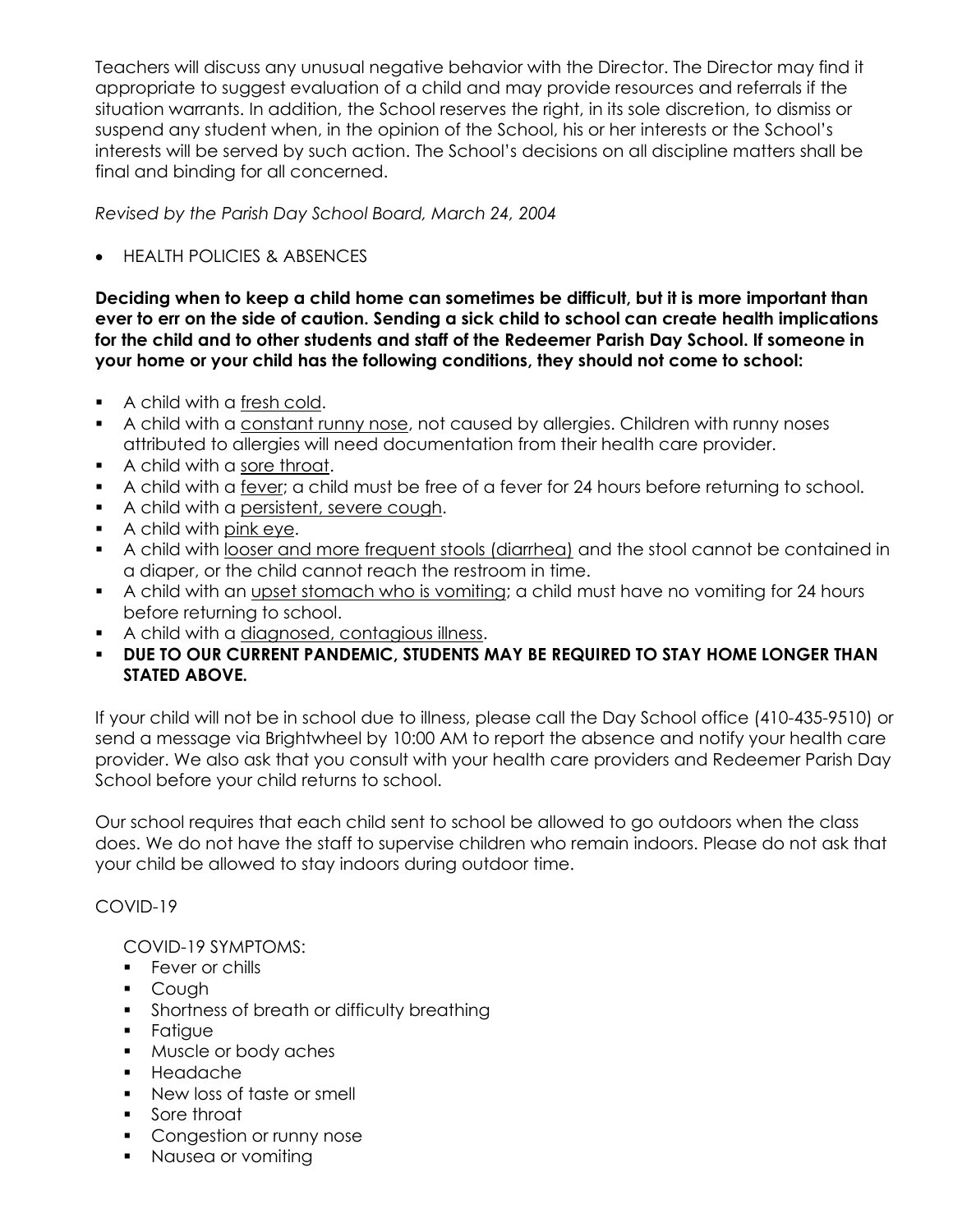■ Diarrhea

NOTE: This definition was adapted from [https://www.cdc.gov/coronavirus/2019-ncov/community/schools](https://www.cdc.gov/coronavirus/2019-ncov/community/schools-childcare/schools.html)[childcare/schools.html](https://www.cdc.gov/coronavirus/2019-ncov/community/schools-childcare/schools.html)

Consistent with [CDC's recommendations](https://www.cdc.gov/coronavirus/2019-ncov/symptoms-testing/testing.html), individuals with COVID-19 [signs or symptoms](https://www.cdc.gov/coronavirus/2019-ncov/symptoms-testing/symptoms.html) should be referred to a healthcare provider for evaluation on whether testing is needed.

Community Health

- If a student or staff member is experiencing symptoms or illness of any kind, they should not come to school. Parents are required to notify the school office via Brightwheel when a child is absent.
- If a student, family member or staff demonstrates symptoms or tests positive for COVID-19; they should not come to school, it should be reported to the school office.
- If a student becomes sick at school with a fever or symptoms of COVID, the child will be taken to the office. Parents will be notified via Brightwheel and need to arrive within 30 minutes. To facilitate this process, it is critical that families confirm all contact information is up to date in Brightwheel and that a minimum of two emergency contacts are provided.
- MSDE OFFICE OF CHILD CARE REQUIREMENTS MEDICATION ADMINISTRATION
	- 1. Medication, whether prescription or non-prescription, may not be administered to a child in care unless:
		- a. Parental permission to administer the medication is documented on a completed, signed, and dated medication authorization form, provided by the office, that is received at the center before the medication is administered; and
		- b. A licensed health practitioner has approved the administration of the medication and the medication dosage.
		- c. A prescription medication may not be administered to a child unless at least one dose of the medication has been given to the child at home.
		- d. If the medication is by prescription, it is labeled by the pharmacy or physician with:
			- i. The child's name;
			- ii. The date of the prescription;
			- iii. The name of the medication;
			- iv. The medication dosage;
			- v. The administration schedule;
			- vi. The administration route;
			- vii. If applicable, special instructions, such as "take with food";
			- viii. The duration of the prescription; and
			- ix. An expiration date that states when the medication is no longer useable.
	- 2. Topical Applications. A diaper rash product, sunscreen, or insect repellent supplied by a child's parent may be applied without prior approval of a licensed health practitioner.
	- 3. Medication shall be administered according to the instructions on the label of the medication container or a licensed health practitioner's written instruction, whichever are more recently dated.
- NUT FREE POLICY

Due to severe allergies in the student body, peanuts, nuts, peanut butter and other nut butters, items containing peanut or nut products must not be brought to school. Snacks ordered by the Day School will not contain peanuts or nut products. Any non-nut butters (i.e.,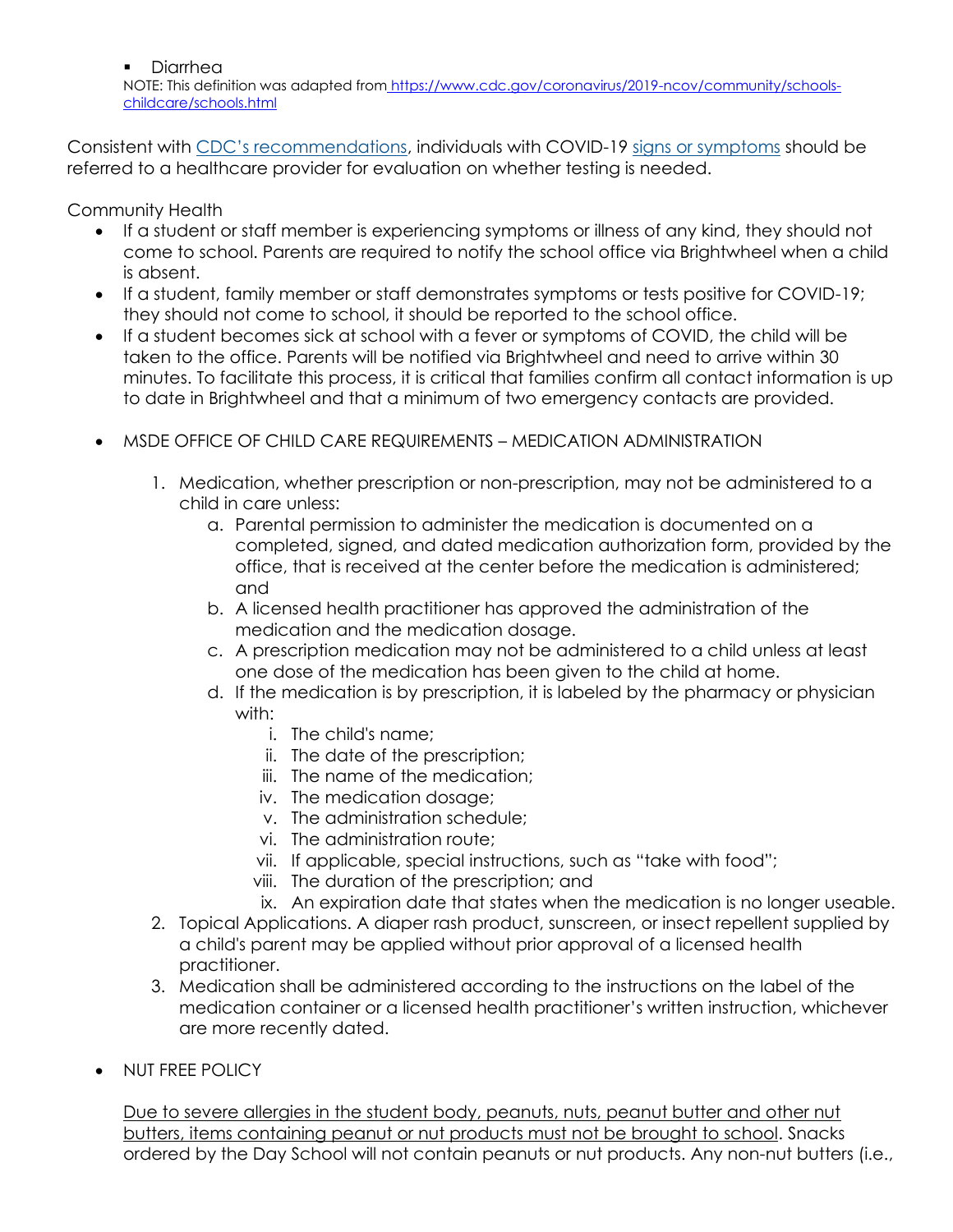soy or sunflower) resembling peanut butter are also prohibited to avoid possible mix-ups. Any food brought into school by students for lunch, special snack, chapel food, or parties must be peanut and nut free. As a precaution, parents of students with food allergies of any sort must work with the classroom teacher to make sure that alternative snacks are available during special snacks and/or birthday celebrations. The faculty and staff have been educated about this issue and the policies and procedures for dealing with a reaction, including dispensing Benadryl or using an EpiPen.

*Adopted by the Parish Day School Board May 2003*

• INCLEMENT WEATHER

In the event of inclement weather, the Parish Day School will make its own closure determinations.

If we declare a late start, the PARISH DAY SCHOOL will open at 10:00 a.m. Children may arrive via carpool line at 9:45 a.m.; there will be no early drop-off options. Dismissal will be at the regular time.

Weather closures and delays will be sent via our text alert system on the Brightwheel app.

• EMERGENCY PROCEDURES

In the event of an emergency or potential threat, information and instructions for parents will be communicated through text alerts via the Brightwheel app. Depending on the nature of the threat, a phone chain may also go into effect. If the Director gives permission for students to leave Redeemer in an emergency, students may only leave with a parent, guardian or driver who has been previously designated.

• SCREEN TIME

While limited, during regular school hours, Redeemer Parish Day School may use educational and age-appropriate interactive technology, using apps, noncommercial video programming, streaming media and eBooks; or passive technology through the use of non-commercial videos or streaming media, to support our programs. Viewing restrictions are as follows: students may not be permitted to view more than 30 minutes of age-appropriate, educational passive technology per week, with an occasional exception to this policy in the event of a special program or project; students may not view interactive or passive technology during a meal or snack; and media with brand placement or advertising for unhealthy or sugary food or beverages is not permitted.

X. BIRTHDAYS

The school will celebrate birthdays during the school year. Parents may send in nut-free treats to be shared with the class. Please contact your child's teacher in advance. **We ask that parents DO NOT request to visit the classroom to celebrate birthdays. It can be disruptive to the daily routine and difficult for children whose parents are unable to attend.** Unless the entire class is invited to a child's birthday party, please do not send invitations home through school.

#### XI. APPROPRIATE CLOTHING FOR SCHOOL

Please have the children wear clothing they can fasten or manage themselves as much as possible. We suggest they wear simple play clothes that are appropriate for all classroom activities including art, gym and outdoor play. They should be free to use the equipment and supplies without worry of ruining nice clothes or being restrained because of slippery shoes. **Please send children in sneakers**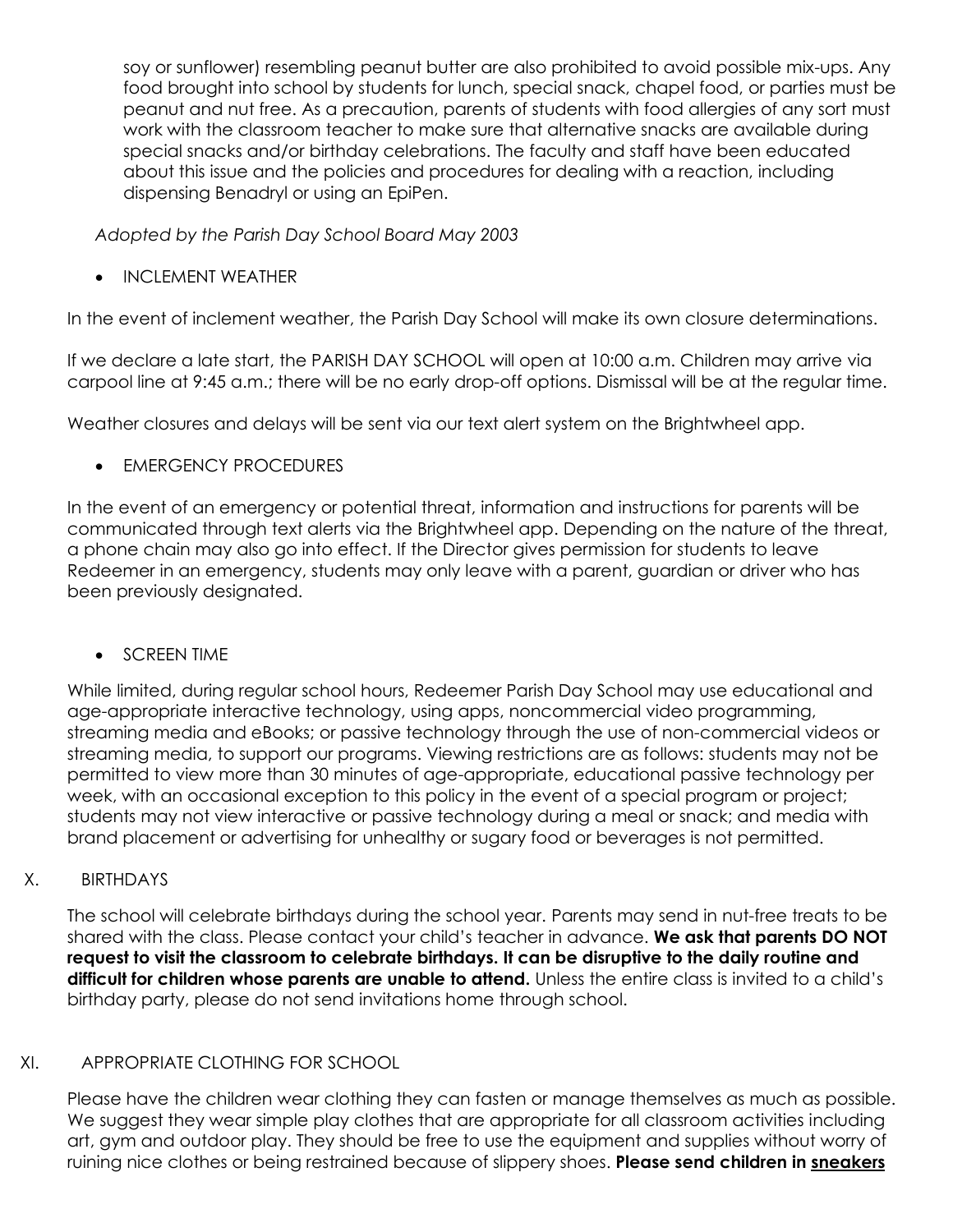**or other sturdy shoes appropriate for outdoor play. This is required footwear for school. Every child is required to keep two sets of extra clothes, several masks, a pair of rain boots, and a raincoat at school. Rain pants are strongly encouraged.** Safety is of great concern and proper attire must be worn.

## **PLEASE MARK ALL CLOTHING WITH YOUR CHILD'S NAME.**

XII. AFTERNOON PROGRAMs: LUNCH BUNCH & REDEEMER'S EXTENDED DAY (RED)

#### Eligibility:

The Lunch Bunch program is an optional afternoon program, and the eligibility is as follows: All children enrolled in the morning program for 3s and Pre-k are eligible to attend the afternoon program.

RED is an optional program after regular school hours for students in our 3s, pre-k, kindergarten, prefirst, first, and second grade classes.

Registration: Students may be signed up to stay on a regular basis or on a drop-in basis. Children staying on a regular basis will be placed on a permanent attendance list. If your child is unable to attend on his/her regularly scheduled day, you may not substitute for another day.

Lunch: Each child is to bring his or her own lunch and drink in a disposable bag or Bento Box which should be cleaned nightly. We encourage parents to pack a healthy lunch with small portions. Parents must provide plastic forks and spoons if needed. Please use a freezer pack should you feel the lunch must be kept cold. **Redeemer is a nut-free school.**

Snack: An afternoon snack will be provided for students staying until 5:30.

Lunch Bunch Dismissal: Children will be dismissed at 2:45. **Please be prompt**, as staff members have after school commitments.

RED Dismissal: The program ends promptly at 5:30. Parents and care givers may choose to pick up earlier than 5:30. Discounts will NOT be given for early pick up.

Communication: If you need to contact the school for any reason during the school hours, please email, call the office staff or message us via Brightwheel. In case of an emergency, you may reach us in the afternoon at 410-435-9510. If you reach the answering machine, we will return your call as soon as possible.

Lunch Bunch Fees: Those signed up for specific days, on a regular basis, will be billed by the month at the rate of \$25.00 per day (for the exact number of those days occurring during the month that lunch bunch is offered). **Deductions may not be taken for early dismissal, days missed, or snow days.** The cost for children staying on an as needed basis is \$30.00 per day and will be billed immediately.

RED Fees: Those signed up for specific days, on a regular basis, will be billed by the month at the rate of \$20.00 per day (for the exact number of those days occurring during the month that RED is offered). **Deductions may not be taken for early dismissal, days missed, or snow days.** The cost for children staying on an as needed basis is \$25.00 per day and will be billed immediately.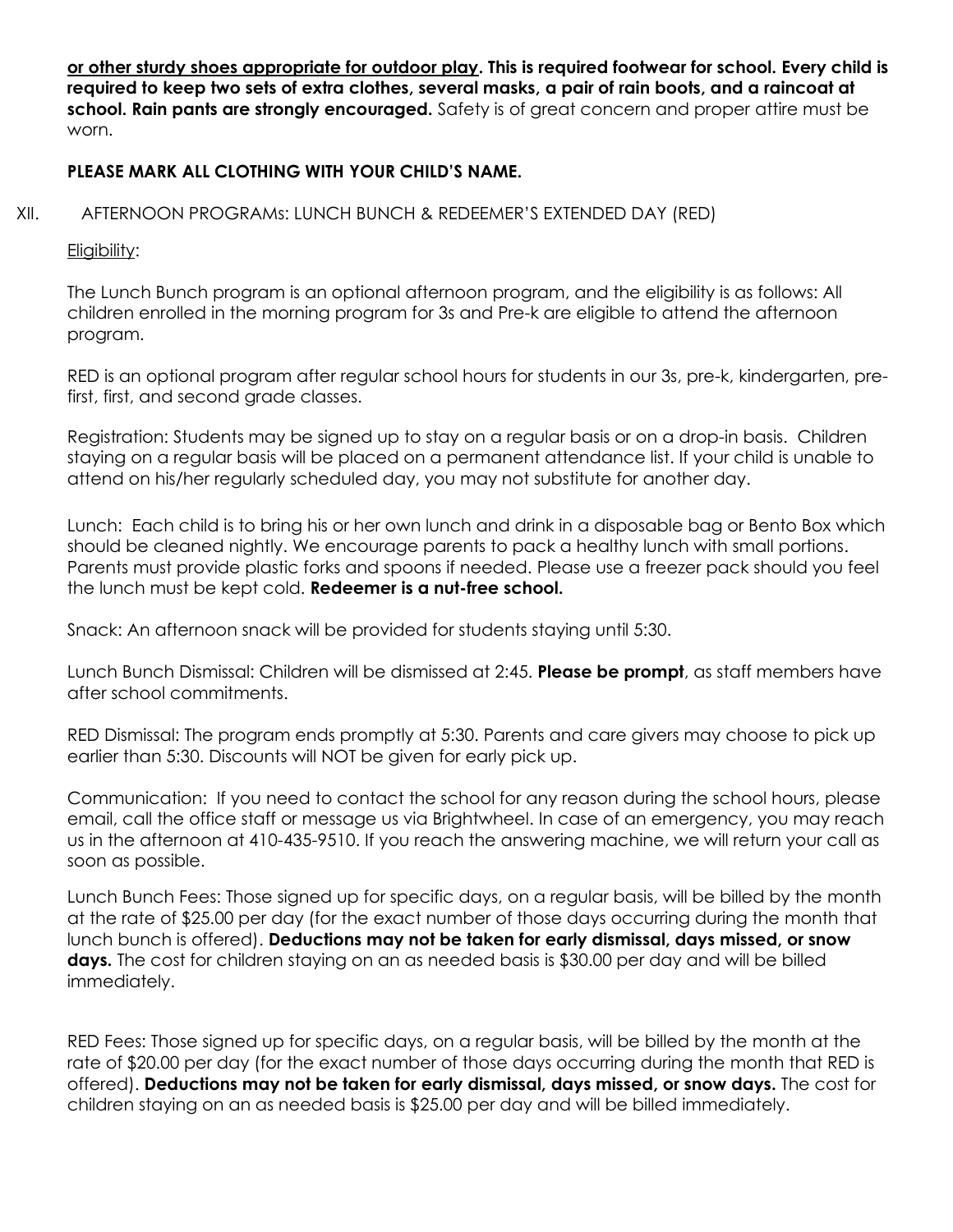#### XIII. CHAPEL (preschool division) & STORIES OF FAITH (elementary division)

The Redeemer Parish Day School seeks, in its spiritual development and worship life, to celebrate each person of the school community as a child of God. We strive to know and to feel the presence of the Holy Spirit in all our school life and activity. We believe that young children bring a sense of joy and wonder to their spiritual experience and inquiry. We seek to nurture that natural approach, providing opportunity and encouragement for their spiritual exploration.

#### XIV. LIBRARY

The Day School has a library which is be a valuable part of our program staffed and run by school staff.

#### XV. STAFF

The school is staffed by a director, administrative coordinator, classroom teachers and assistants, a chaplain, and music, art, science, Spanish, Korean, world cultures/geography, values and PE teachers. These individuals are all trained in the field of Early Childhood Education and are approved by the Maryland State Department of Education. They are encouraged to continue their professional training. Teacher-pupil ratios are low, and classes are small.

#### XVI. REDEEMER PARISH DAY SCHOOL BOARD OF GOVERNANCE

The Parish Day School is an extension of the educational, pastoral, and missionary programs of the Church of the Redeemer. It shall be operated under the control and supervision of the Rector, Wardens, and Vestry of the Church of the Redeemer and the Parish Day School Board. The Day School Board consists of the Rector of the Parish, the Chaplain, the Director of the Day School, two Vestry representatives, at least one parent representative and advisory members.

#### XVII. PARENTS' COUNCIL

The purpose of the council is to allow interested parents to become involved in an organized group. It provides an additional opportunity for staff and parent communication. There is a chairperson(s) and representatives from each class who are responsible for events and connecting our community.

#### XVIII. THE CHURCH OF THE REDEEMER RESOURCES

Parish resources are available for all Day School parents. Each family is welcome to participate in all activities and worship services announced. Updates on events and services happening at the church will be communicated in our electronic newsletter.

#### XIX. QUESTIONS, PROBLEMS, SUGGESTIONS

Please discuss your problems and questions with your child's teacher no matter how trivial they may seem. All teachers encourage close relationships with their parents and are available by telephone after school hours or by special appointment. If you wish to speak with your child's teacher, you may email her to set up a time to speak or ask the office to have her call you. Conferences may be arranged directly with the teacher or through the office. The Director is available for conferences at any time during the year. Please do not discuss problems or questions during carpool.